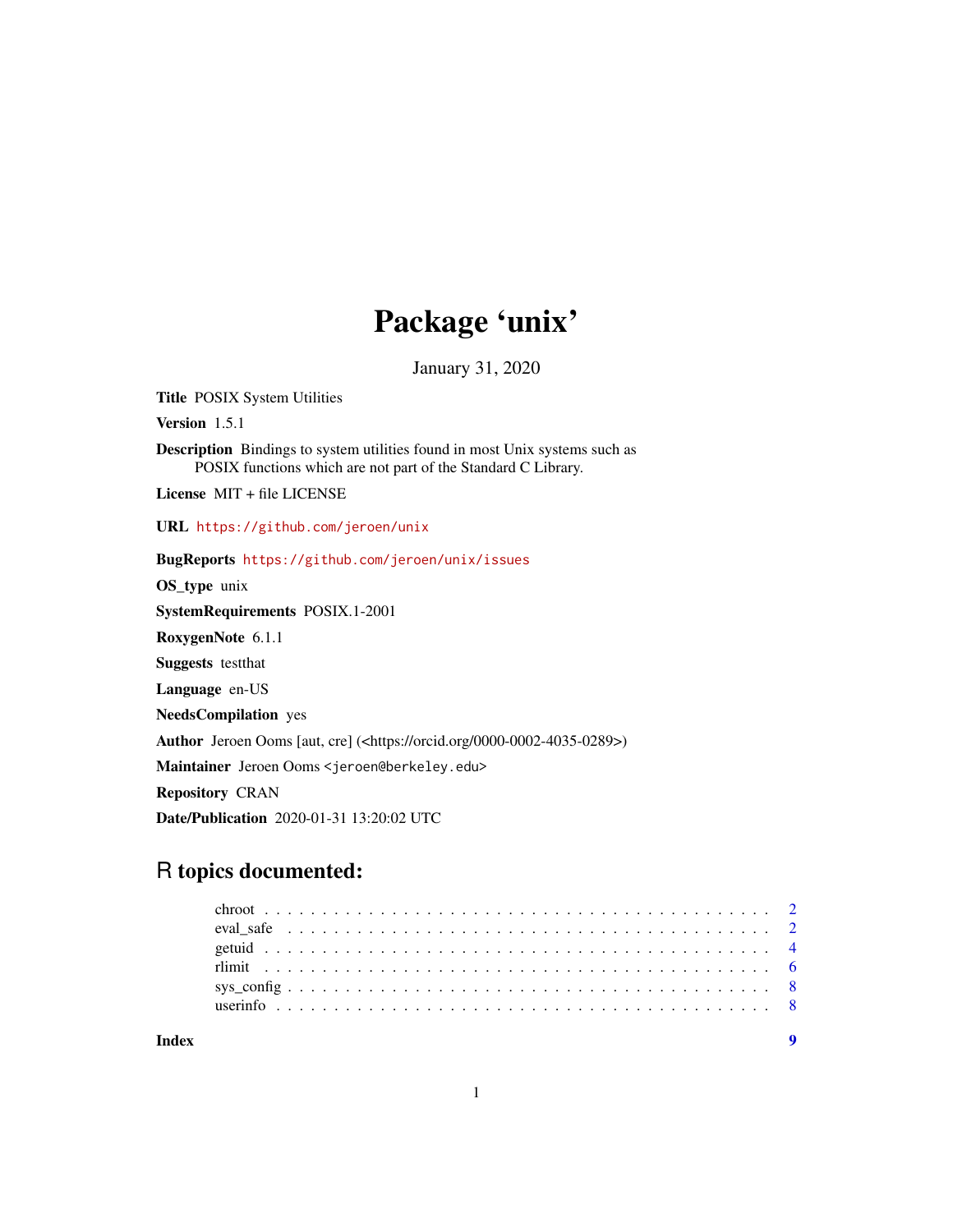<span id="page-1-0"></span>

Changes the root directory of the calling process to that specified in path. This directory will be used for pathnames beginning with /. Only a privileged process (i.e. sudo) may call chroot().

### Usage

 $chroot(path = getwd())$ 

### Arguments

path directory of the new root

### Details

This call changes an ingredient in the pathname resolution process and does nothing else. In particular, it is not intended to be used for any kind of security purpose, neither to fully sandbox a process nor to restrict filesystem system calls.

### References

[CHROOT\(2\)](http://man7.org/linux/man-pages/man2/chroot.2.html)

<span id="page-1-1"></span>eval\_safe *Safe Evaluation*

### Description

Evaluates an expression in a temporary fork and returns the value without any side effects on the main R session. For [eval\\_safe\(\)](#page-1-1) the expression is wrapped in additional R code to handle errors and graphics.

### Usage

```
eval\_safe(exp, tmp = tempfile("fork"), std\_out = stdout(),std_error = stderr(), timeout = 0, priority = NULL, uid = NULL,
  gid = NULL, rlimits = NULL, profile = NULL, device = pdf)
eval_fork(expr, tmp = tempfile("fork"), std_out = stdout(),
  std_error = stderr(), timeout = 0)
```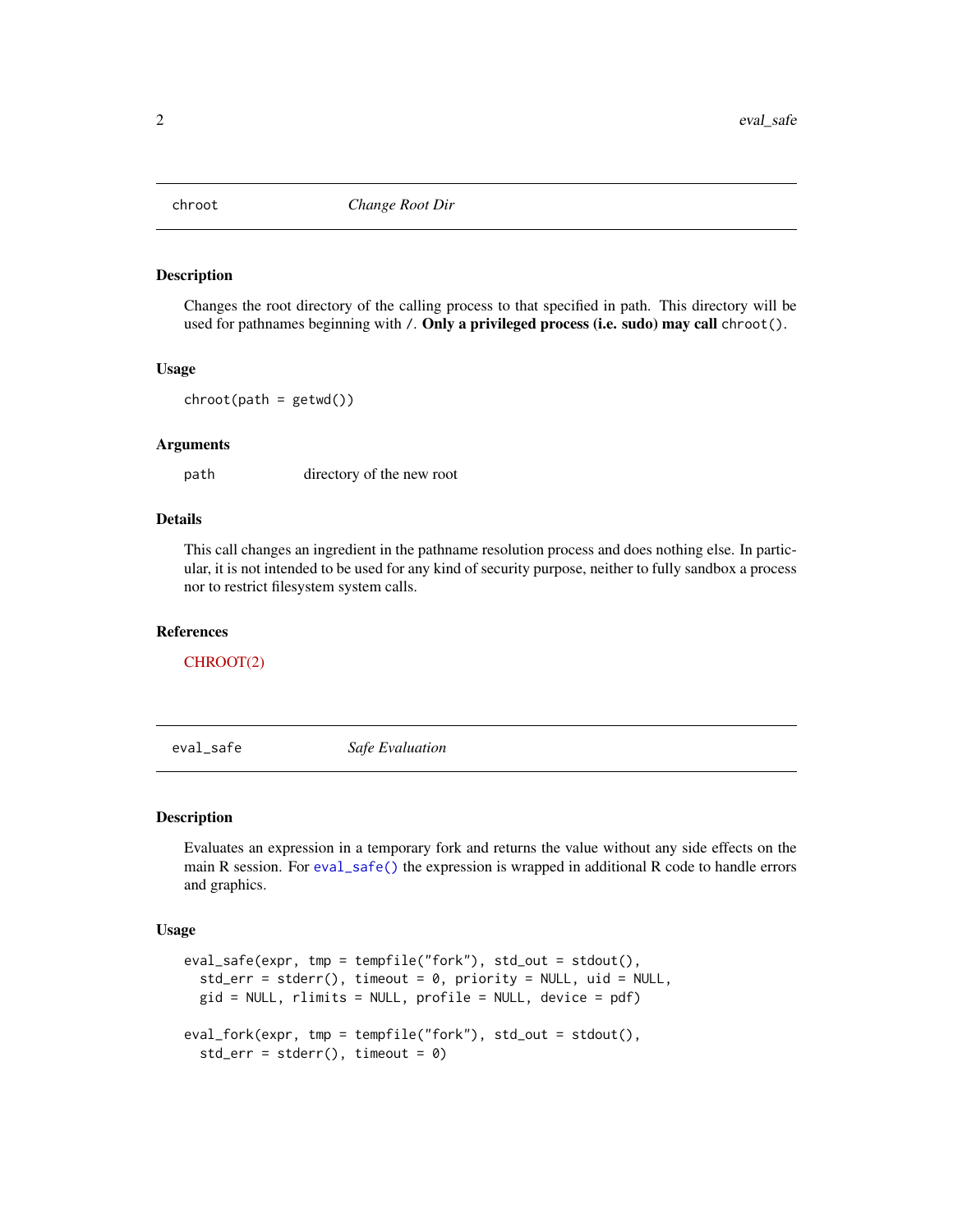### <span id="page-2-0"></span>eval\_safe 3

### **Arguments**

| expr     | expression to evaluate                                                                                                                                                                                                                          |
|----------|-------------------------------------------------------------------------------------------------------------------------------------------------------------------------------------------------------------------------------------------------|
| tmp      | the value of $tempdir()$ inside the forked process                                                                                                                                                                                              |
| std_out  | if and where to direct child process STDOUT. Must be one of TRUE, FALSE, file-<br>name, connection object or callback function. See section on Output Streams<br>below for details.                                                             |
| std_err  | if and where to direct child process STDERR. Must be one of TRUE, FALSE, file-<br>name, connection object or callback function. See section on Output Streams<br>below for details. Non root user may only raise this value (decrease priority) |
| timeout  | maximum time in seconds to allow for call to return                                                                                                                                                                                             |
| priority | (integer) priority of the child process. High value is low priority.                                                                                                                                                                            |
| uid      | evaluate as given user (uid or name). See unix::setuid(), only for root.                                                                                                                                                                        |
| gid      | evaluate as given group (gid or name). See unix::setgid() only for root.                                                                                                                                                                        |
| rlimits  | named vector/list with rlimit values, for example: $c$ (cpu = 60, fsize = 1e6).                                                                                                                                                                 |
| profile  | AppArmor profile, see RAppArmor::aa_change_profile(). Requires the RAppArmor<br>package (Debian/Ubuntu only)                                                                                                                                    |
| device   | graphics device to use in the fork, see dev.new()                                                                                                                                                                                               |

### Details

Some programs such as Java are not fork-safe and cannot be called from within a forked process if they have already been loaded in the main process. On MacOS any software calling CoreFoundation functionality might crash within the fork. This includes libcurl which has been built on OSX against native SecureTransport rather than OpenSSL for https connections. The same limitations hold for e.g. parallel::mcparallel().

### Examples

```
# works like regular eval:
eval_safe(rnorm(5))
# Exceptions get propagated
test <- function() { doesnotexit() }
tryCatch(eval_safe(test()), error = function(e){
 cat("oh no!", e$message, "\n")
})
# Honor interrupt and timeout, even inside C evaluations
try(eval_safe(svd(matrix(rnorm(1e8), 1e4)), timeout = 2))
# Capture output
outcon <- rawConnection(raw(0), "r+")
eval_safe(print(sessionInfo()), std_out = outcon)
cat(rawToChar(rawConnectionValue(outcon)))
close(outcon)
```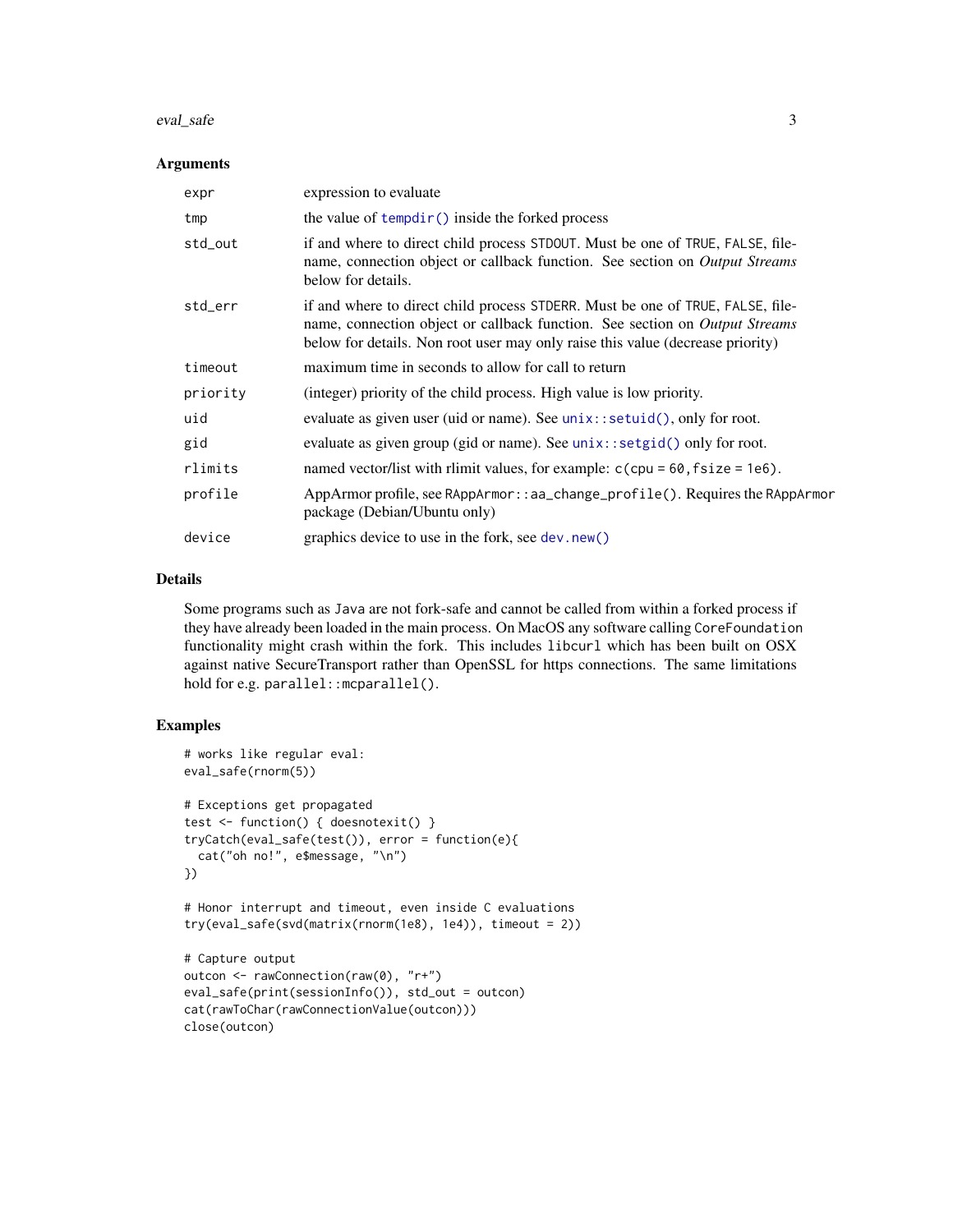<span id="page-3-0"></span>

Get or set attributes of the current process.

### Usage

getuid() getgid() geteuid() getegid() getpid() getppid() getpgid() getpriority() setuid(uid) seteuid(uid) setgid(gid) setegid(gid) setpgid(pgid = 0) setpriority(prio) kill(pid, signal = SIGTERM)

### Arguments

| uid    | User ID from /etc/passwd.                                 |
|--------|-----------------------------------------------------------|
| gid    | Group ID from /etc/group.                                 |
| pgid   | Process Group ID. Default 0 sets pgid to the current pid. |
| prio   | Priority level                                            |
| pid    | process ID (integer)                                      |
| signal | a signal number (integer), defaults to tools::SIGTERM.    |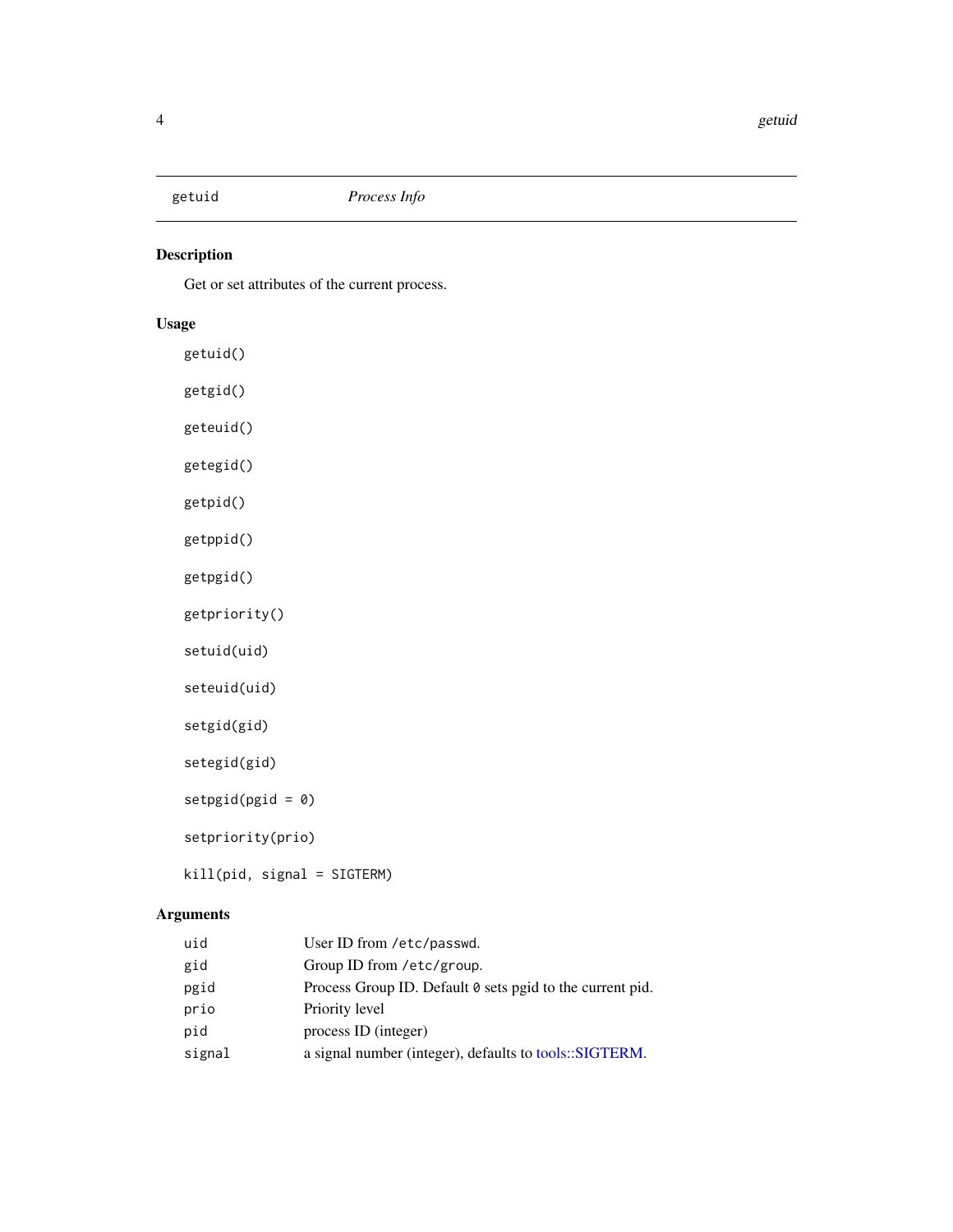### getuid 5 and 5 and 5 and 5 and 5 and 5 and 5 and 5 and 5 and 5 and 5 and 5 and 5 and 5 and 5 and 5 and 5 and 5

### Details

Acronyms stand for:

- pid Process ID
- ppid Parent-Process ID
- pgid Process-Group ID
- uid User ID
- euid Effective User ID
- gid Group ID
- egid Effective Group ID
- prio Priority level

An unprivileged (non-root) process cannot change it's uid and only lower process priority (higher value).

### References

### [GETUID\(2\)](http://man7.org/linux/man-pages/man2/getuid.2.html) [GETPID\(2\)](http://man7.org/linux/man-pages/man2/getpid.2.html) [GETPGID\(2\)](http://man7.org/linux/man-pages/man2/getpgid.2.html) [GETPRIORITY\(2\)](http://man7.org/linux/man-pages/man2/getpriority.2.html)

### Examples

# Current User: getuid() # Current UserGroup: getgid() # Current UserGroup: geteuid() # Current UserGroup: getegid() # Process ID getpid() # parent PID: getppid() # Process group id: getpgid() # Detach process group setpgid(0) getpgid() # Process priority: getpriority() # Decrease priority setpriority(getpriority() + 1)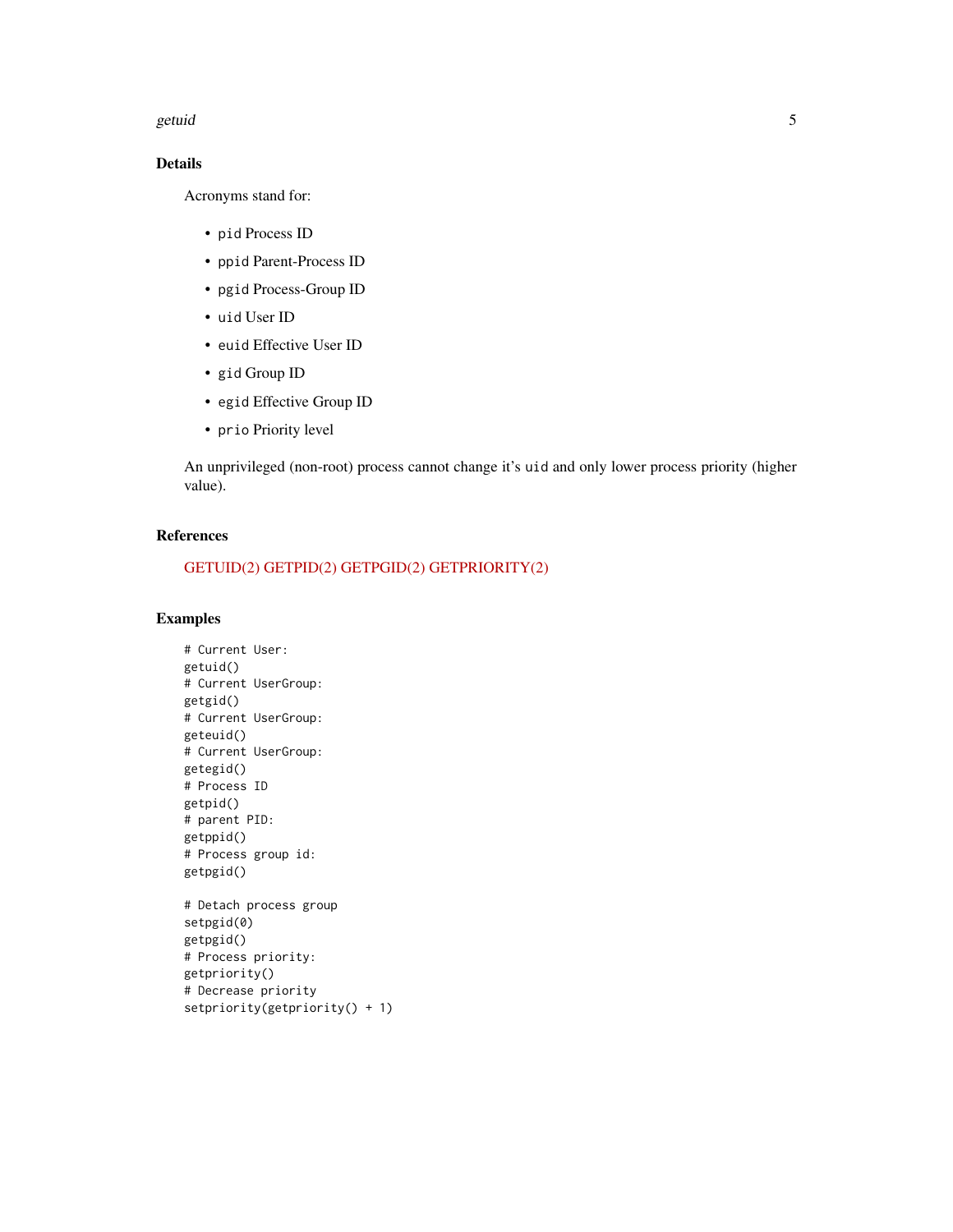<span id="page-5-0"></span>Get and set process resource limits. Each function returns the current limits, and can optionally update the limit by passing argument values. The rlimit\_all() function is a convenience wrapper which prints all current hard and soft limits.

### Usage

```
rlimit_all()
rlimit_as(cur = NULL, max = NULL)
rlimit_core(cur = NULL, max = NULL)
rlimit_cpu(cur = NULL, max = NULL)
rlimit_data(cur = NULL, max = NULL)
rlimit_fsize(cur = NULL, max = NULL)
rlimit_memlock(cur = NULL, max = NULL)
rlimit_nofile(cur = NULL, max = NULL)
rlimit_nproc(cur = NULL, max = NULL)
rlimit_stack(cur = NULL, max = NULL)
```
### Arguments

| cur | set the current (soft) limit for this resource. See details. |
|-----|--------------------------------------------------------------|
| max | set the max (hard) limit for this resource. See details.     |

### Details

Each resource has an associated soft and hard limit. The soft limit is the value that the kernel enforces for the corresponding resource. The hard limit acts as a ceiling for the soft limit: an unprivileged process may set only its soft limit to a value in the range from 0 up to the hard limit, and (irreversibly) lower its hard limit.

Definitons from the [Linux manual page](http://man7.org/linux/man-pages/man2/setrlimit.2.html) are as follows:

- RLIMIT\_AS : the maximum size of the process's virtual memory (address space) in bytes.
- RLIMIT\_CORE : the maximum size of a core file that the process may dump.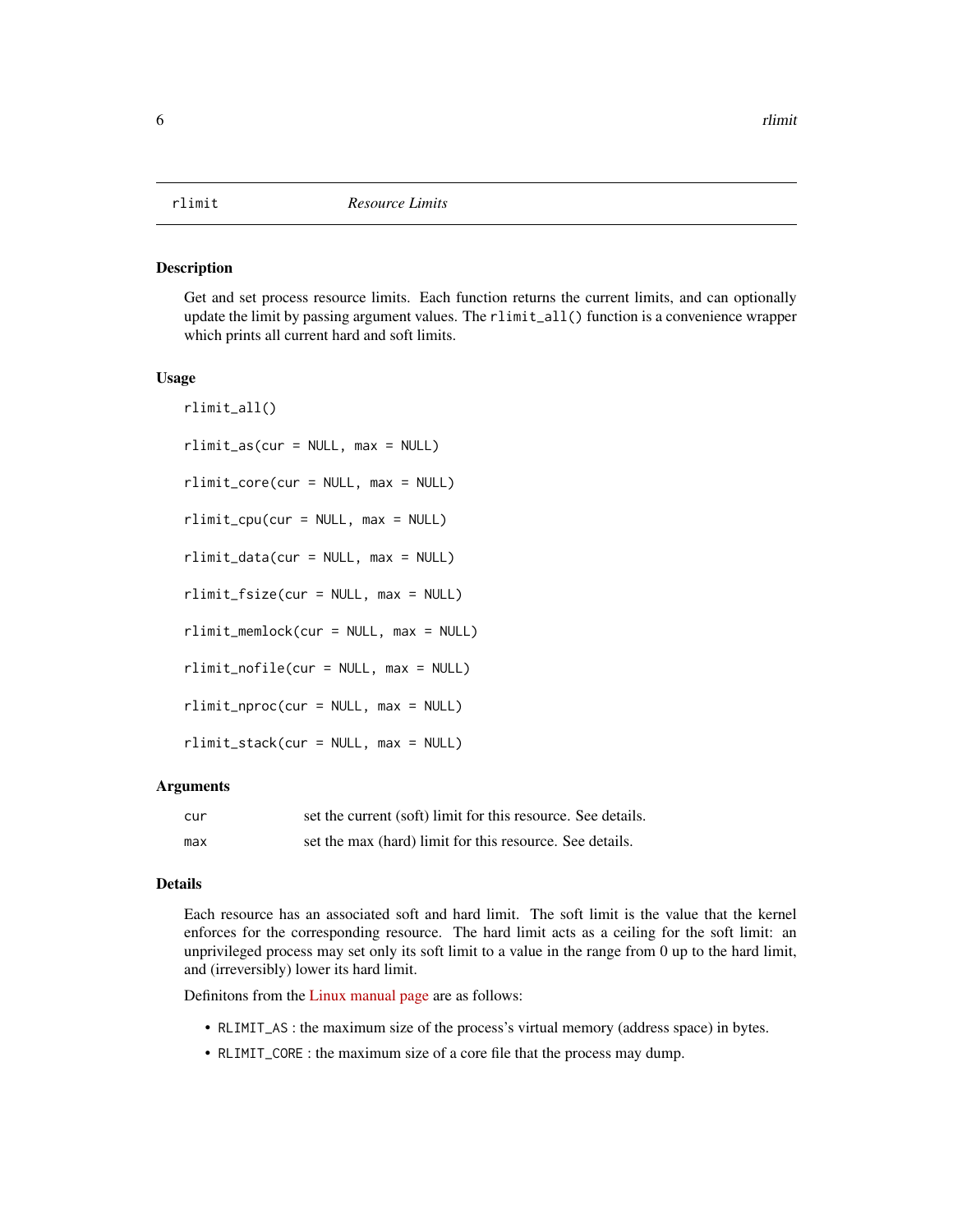- RLIMIT\_CPU : a limit in seconds on the amount of CPU time (not elapsed time) that the process may consume. When the process reaches the soft limit, it is sent a SIGXCPU signal.
- RLIMIT\_DATA : the maximum size of the process's data segment (initialized data, uninitialized data, and heap).
- RLIMIT\_FSIZE : the maximum size of files that the process may create. Attempts to extend a file beyond this limit result in delivery of a SIGXFSZ signal.
- RLIMIT\_MEMLOCK : the maximum number of bytes of memory that may be locked into RAM.
- RLIMIT\_NOFILE : a value one greater than the maximum file descriptor number that can be opened by this process.
- RLIMIT\_NPROC : the maximum number of processes that can be created for the real user ID of the calling process. Upon encountering this limit, fork fails with the error EAGAIN. Not enforced for root user.
- RLIMIT\_STACK : the maximum size of the process stack, in bytes.

Note that the support for enforcing limits very widely by system. In particular RLIMIT\_AS has a different meaning depending on how memory allocation is managed by the operating system (and doesn't work at all on MacOS).

### References

### [GETRLIMIT\(2\)](http://man7.org/linux/man-pages/man2/setrlimit.2.html)

### Examples

```
# Print all limits
rlimit_all()
# Get one limit
rlimit_as()
# Set a soft limit
lim <- rlimit_as(1e9)
print(lim)
# Reset the limit to max
rlimit_as(cur = lim$max)
## Not run:
# Set a hard limit (irreversible)
rlimit_as(max = 1e10)
## End(Not run)
```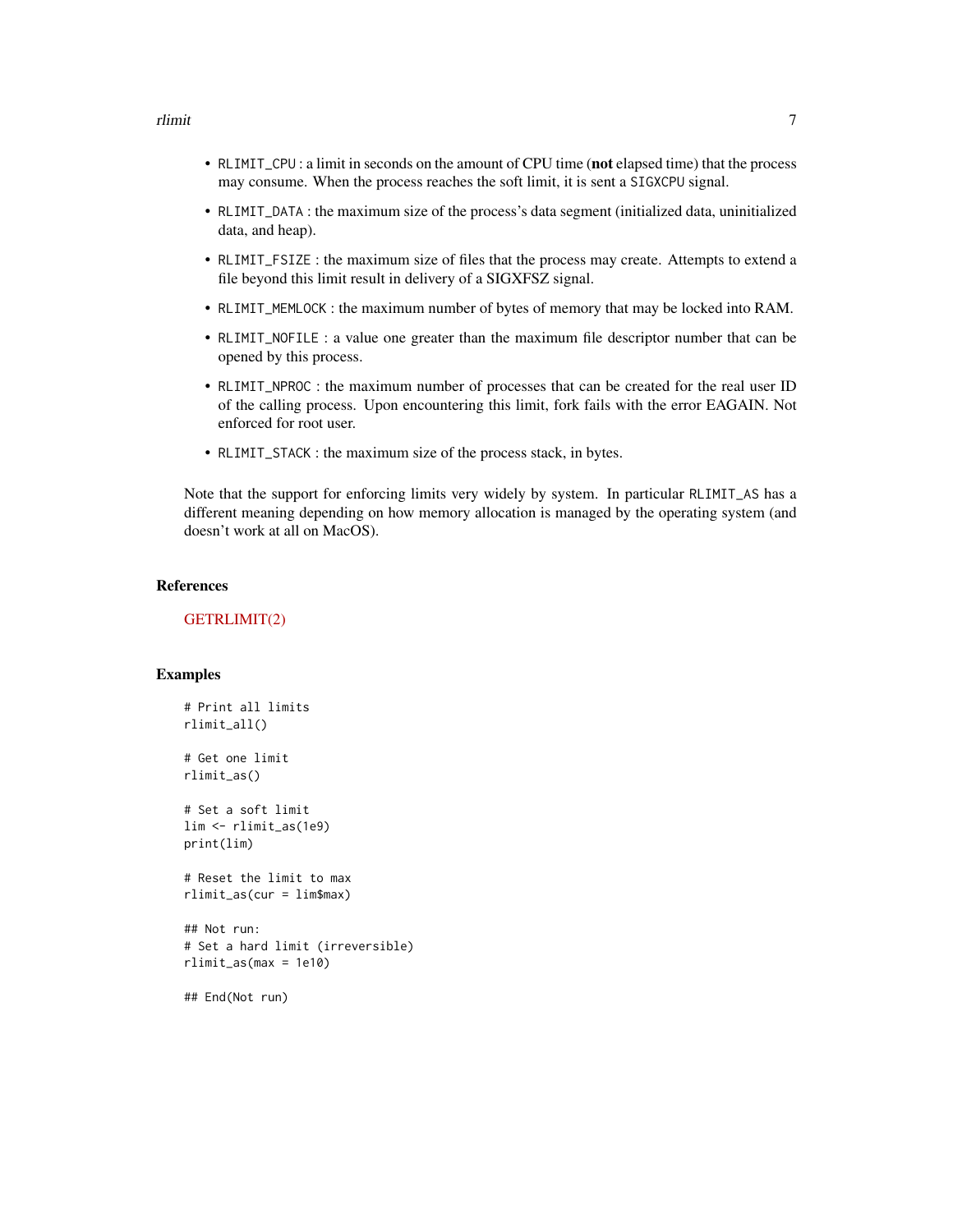<span id="page-7-0"></span>

Shows which features are enabled in the package configuration.

### Usage

```
sys_config()
```
aa\_config()

### Examples

sys\_config()

userinfo *User / Group Info*

### Description

Lookup a user or group info via user uid/name or group gid/name.

### Usage

user\_info(uid = getuid())

group\_info(gid = getgid())

### Arguments

| uid | user ID (integer) or name (string)  |
|-----|-------------------------------------|
| gid | group ID (integer) or name (string) |

### References

### [GETPWNAM\(3\)](http://man7.org/linux/man-pages/man3/getpwnam.3.html) [GETGRNAM\(3\)](http://man7.org/linux/man-pages/man3/getgrnam.3.html)

### Examples

```
# Get info current user
user_info()
group_info()
```